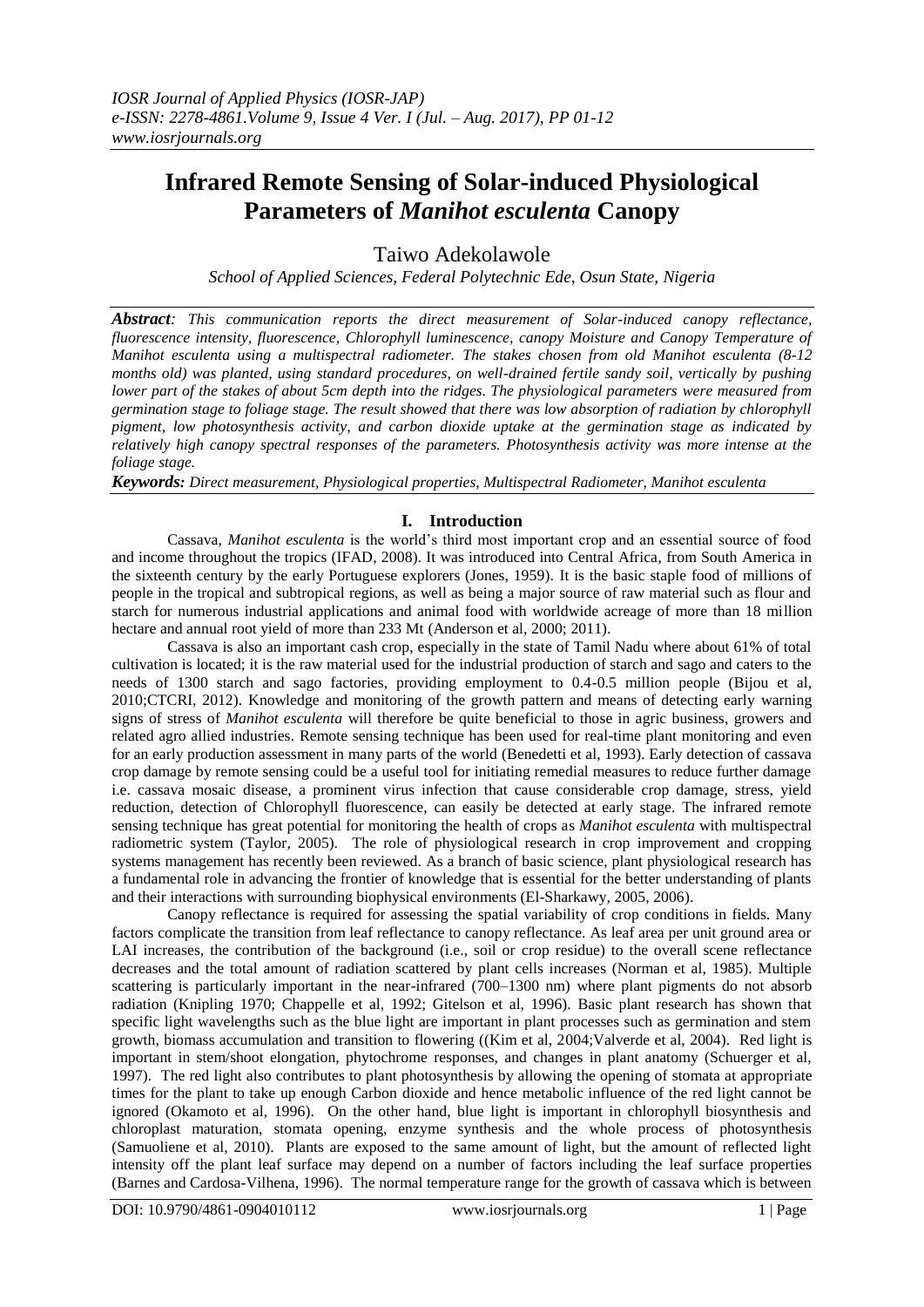19 to 32°C although; the variations in this case had a significant effect on the thermal and solar characteristics of the cassava leaves (Alves et al, 2000). The effectiveness of remote sensing of canopy temperature lies in the fact that the presence of water stress corresponds with a closure of stomata and a decrease in the transpiration rate, which is the main process responsible for cooling the plants, with a resulting increase in canopy temperature (Idso et al, 1981). The canopy water content provides a measure of the amount of water contained in the foliage canopy. [Water content](https://www.harrisgeospatial.com/docs/plantfoliage.html#water) is an important quantity of vegetation because higher water content indicates healthier vegetation that is likely to grow faster and be more fire-resistant. Canopy water content use reflectance measurements in the near-infrared and shortwave infrared regions to take advantage of known absorption features of water and the penetration depth of light in the near-infrared region to make integrated measurements of total column water content (Hunt and Rock, 1989).

Chlorophyll pigments "fluoresces" as it re-emit unused light in the photosynthesis process as radiation of longer wavelengths in a reaction time of microseconds. This process is called Chlorophyll Fluorescence and it is a biochemical reaction in the cytoplasm of the plant leaves and can be used to quantify the photosynthesis process. Fluorescence detection is dependent on the sensitivity of the instrument and is therefore measured in arbitrary units (Welch et al, 1995). While leaf reflectance is important for assessing individual plants, canopy reflectance is required for assessing the spatial variability of crop conditions in fields. Many factors complicate the transition from leaf reflectance to canopy reflectance. As leaf area per unit ground area or LAI increases, the contribution of the background (i.e., soil or crop residue) to the overall scene reflectance decreases and the total amount of radiation scattered by plant cells increases (Norman et al, 1985). Multiple scattering is particularly important in the near-infrared (700–1300 nm) where plant pigments do not absorb radiation (Knipling, 1970; Chappelle et al, 1992; Gitelson et al, 1996). The influence of leaf water on reflectance includes both direct effects, those caused by the absorption properties of water itself, and indirect effects, those associated with other leaf properties that change with hydration and water stress. As with water absorption in the atmosphere, the direct effects of liquid water in foliage include distinct features at 1450 and 1950 nm, with weaker features at 980 and 1150 nm (Jacquemoud et al, 2000). This work reports the use of a new Instrument (Taiwo Adekolawole and Timothy Oke, 2016) to study solar-induce physiological parameters as Reflectance, Fluorescence,, Fluorescence Intensity, Chlorophyll luminescence, Canopy moisture and Temperature of *Manihot esculenta*.

## **II. Materials And Method**

Cassava was planted using stem cutting called "stakes". The stakes were chosen from old cassava (when the mother plant was 8-12 months old). An accessible well-drained fertile sandy soil was chosen. Stakes of 15- 20cm were planted vertically in beds by pushing lower part of the stakes of about 5cm depth into the soil (ridges). The stakes (stem cutting) were planted at the spacing of 1.0 by 1.0m or at wider row (up to 2m between rows). Planting was done in the month of June, 2016, within the mid tropical rainfall period, in Ede, semi urban South Western Nigeria. Measurements were made on field grown cassava canopy at different growth stages and readings were noted.



**Figure 1:** Taking radiometric readings from *Manihot esculenta* Canopy

The Solar-induced Reflectance, at panchromatic wavelengths, of the cassava canopy was measured using a multispectral radiometer built for the purpose (Taiwo Adekolawole and Timothy Oke, 2016). Measurements were taken in the morning, afternoon and evening for a period of 5 days, six hourly intervals and the readings were noted.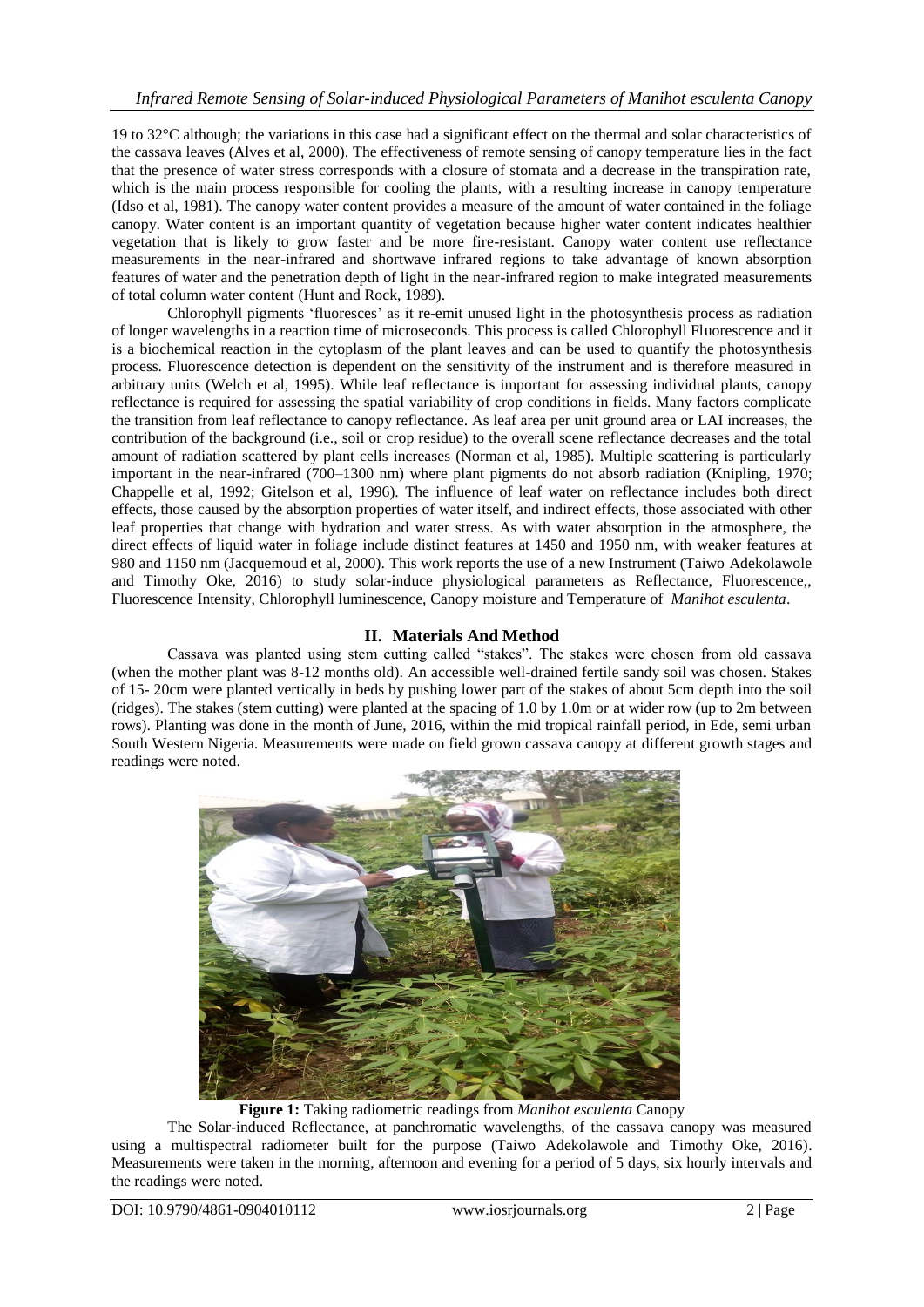## **III. Results And Discussion**

The radiometric data obtained from the measurements were analyzed using the Microsoft Excel line charts and were as shown on the accompanying Figures.



**Figure 2**: Reflectance response vs Time (6 hourly) at Germination, Day 1



Figure 3: Reflectance response vs Time (6 Hourly) at Germination, Day 2



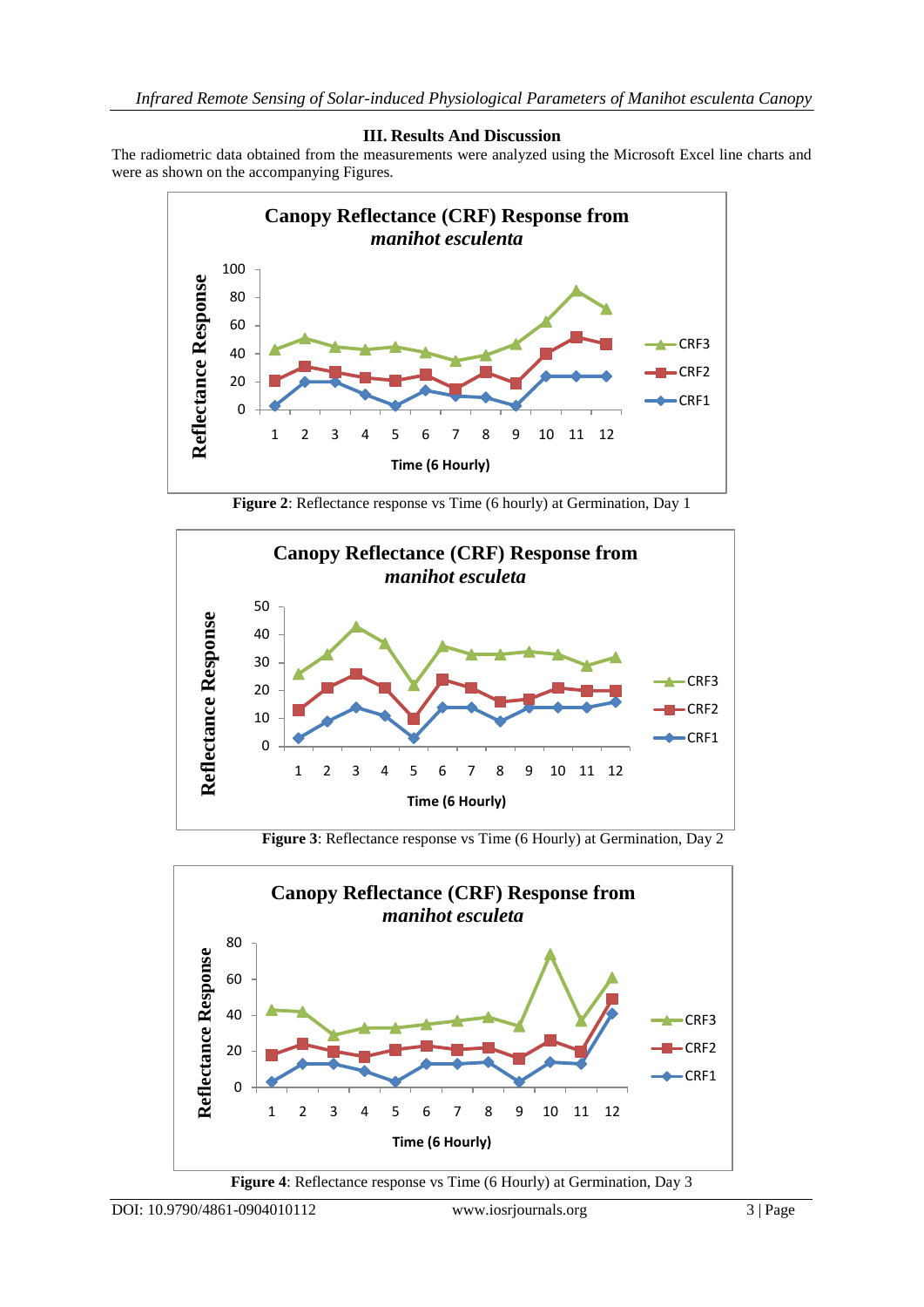

**Figure 5**: Reflectance response vs Time (6 Hourly) at Germination, Day 4



Figure 6: Reflectance response vs Time (6 hourly) at Germination, Day 5

## **Figures 2 to 6, Germination stage**

Canopy Reflectance at the green wavelength CRF3 was more intense as expected since all green plants appear green by selective absorption. It also recorded low absorption in the red and blue wavelengths, needed for photosynthesis activity. This is also seen in the notable reflection in the red and blue wavelengths. The implication of low absorbance in the red and blue radiation means low photosynthesis activity and low carbon dioxide uptake at the germination stage when the shoots were just coming up. Of course at that stage, canopy was yet to form, and low leaf area index. The Dip on Figure 3 could be due to cloud overcast as solar-induced reflectance varied with time and cloud covers amongst others. There were enough Sunshine hours in the morning hours and the afternoon was cloudy but clearer sky at sun set as shown on Figure 5. Figure 6 had appreciable sun shine but cloudy afternoon and evening; Low reflectance but more photosynthesis activity.



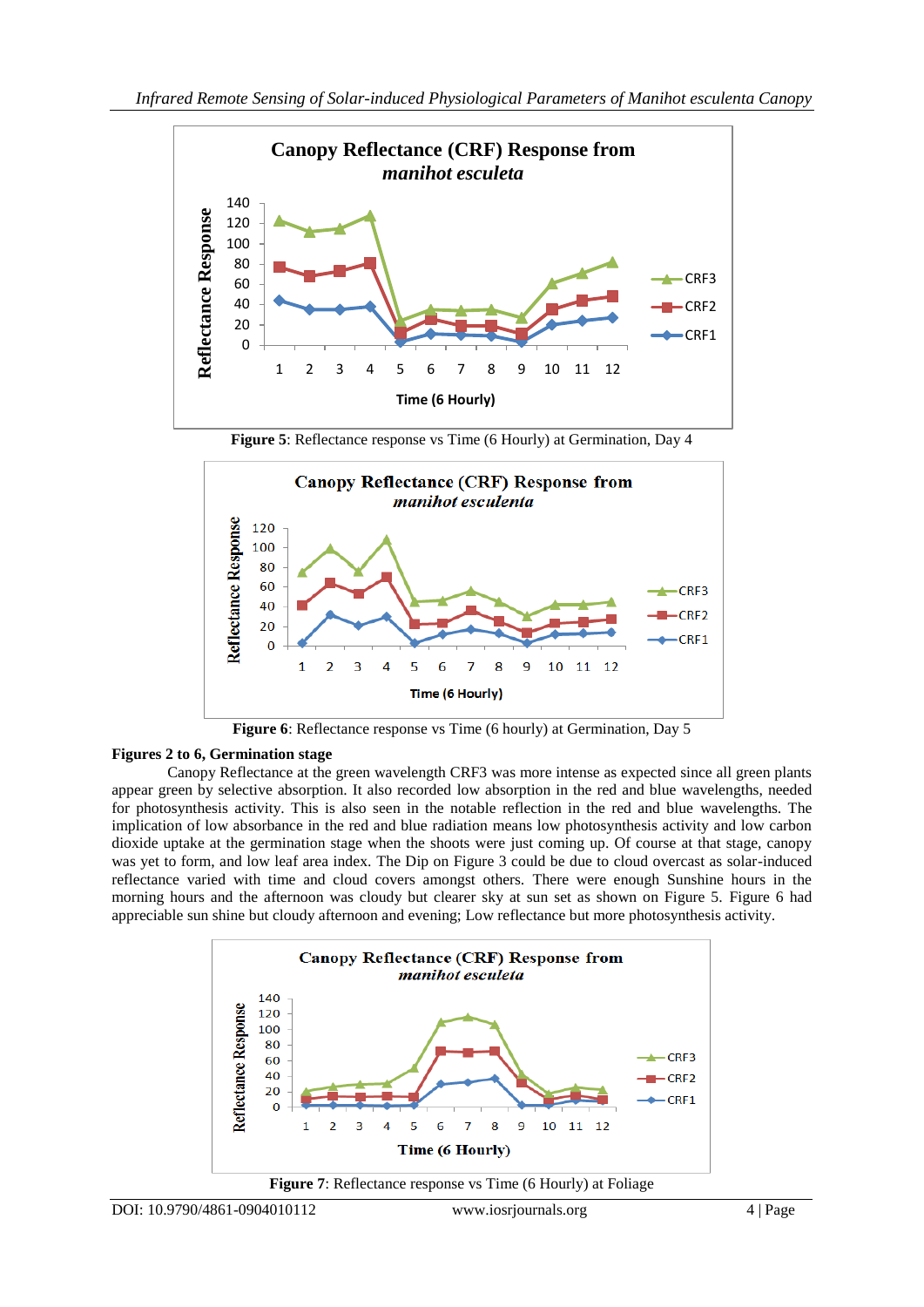

**Figure 8**: Reflectance response vs Time (6 hourly) at Foliage



**Figure 9**: Reflectance response vs Time (6 Hourly) Foliage



**Figure 10:** Reflectance response vs Time (6 Hourly) Foliage/ Flowering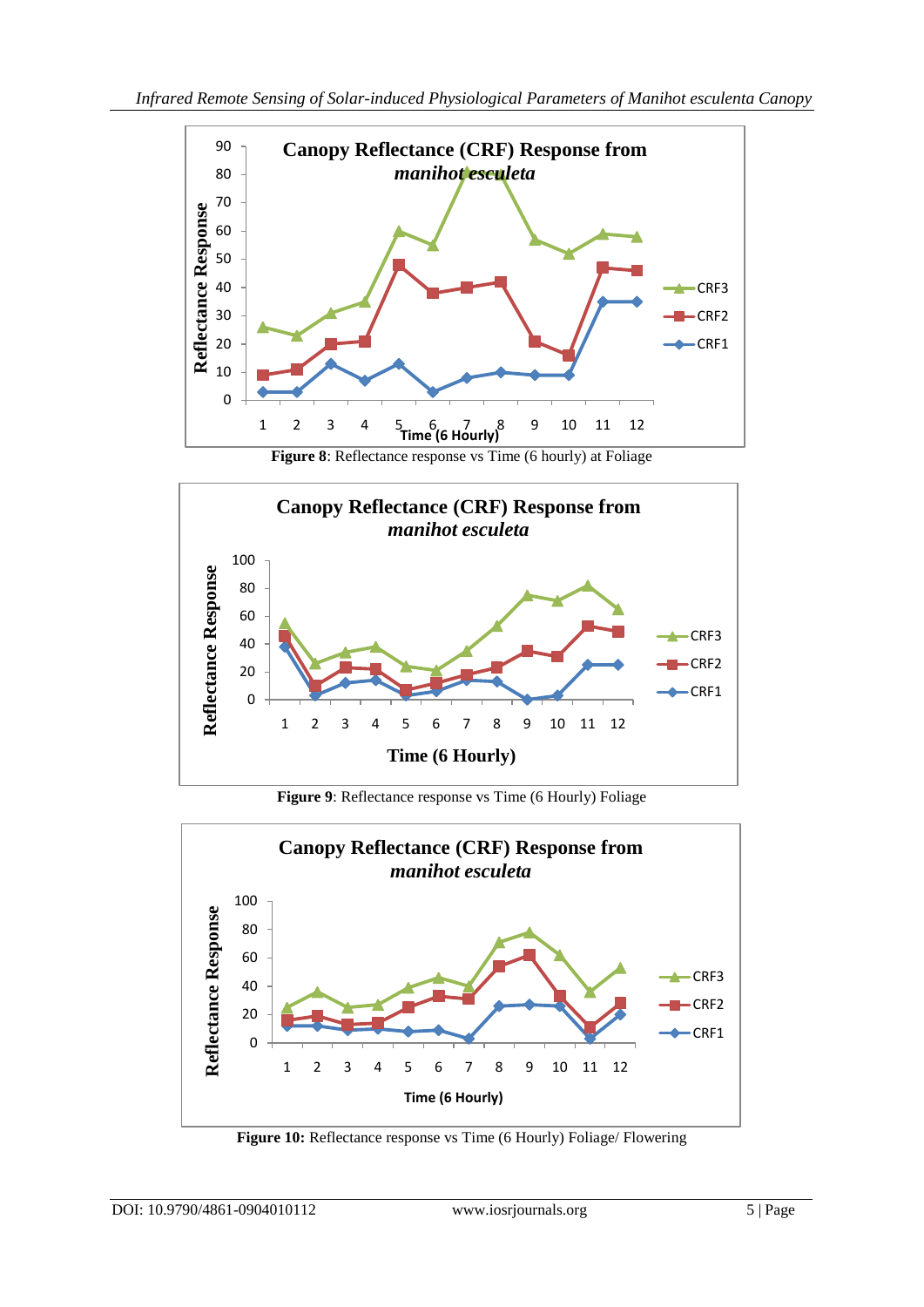### **Figures 7 to 10 Foliage stage**

Measurements were taken on the onset of the first canopy for five days, six hourly.

It was generally observed that the solar-induced canopy reflectance was generally low at this stage due to high absorbance of the red and blue wavelengths and consequently more photosynthesis activity. However, Reflectance was slightly more intense and more pronounced at the green wavelengths in the afternoon hours of Figure 7 and 8 and evening hours on Figure 9 and 10. This may be due to variation in cloud covers and sunshine hours. As stated in the literature, high absorbance of the red light favours more opening of the stomata to take in carbon dioxide and thus more photosynthesis activity. Highlighting the Canopy Reflectance spectral response was done to clearly explain the interplay at the panchromatic wavelengths. The salient features observed could be obscured on the graph showing other physiological parameters as illustrated on the accompanying Figures.



**Figure 11**: Physiological Parameter's response vs Time (6 Hourly)



**Figure 12**: Physiological Parameter's response vs Time (6 Hourly)



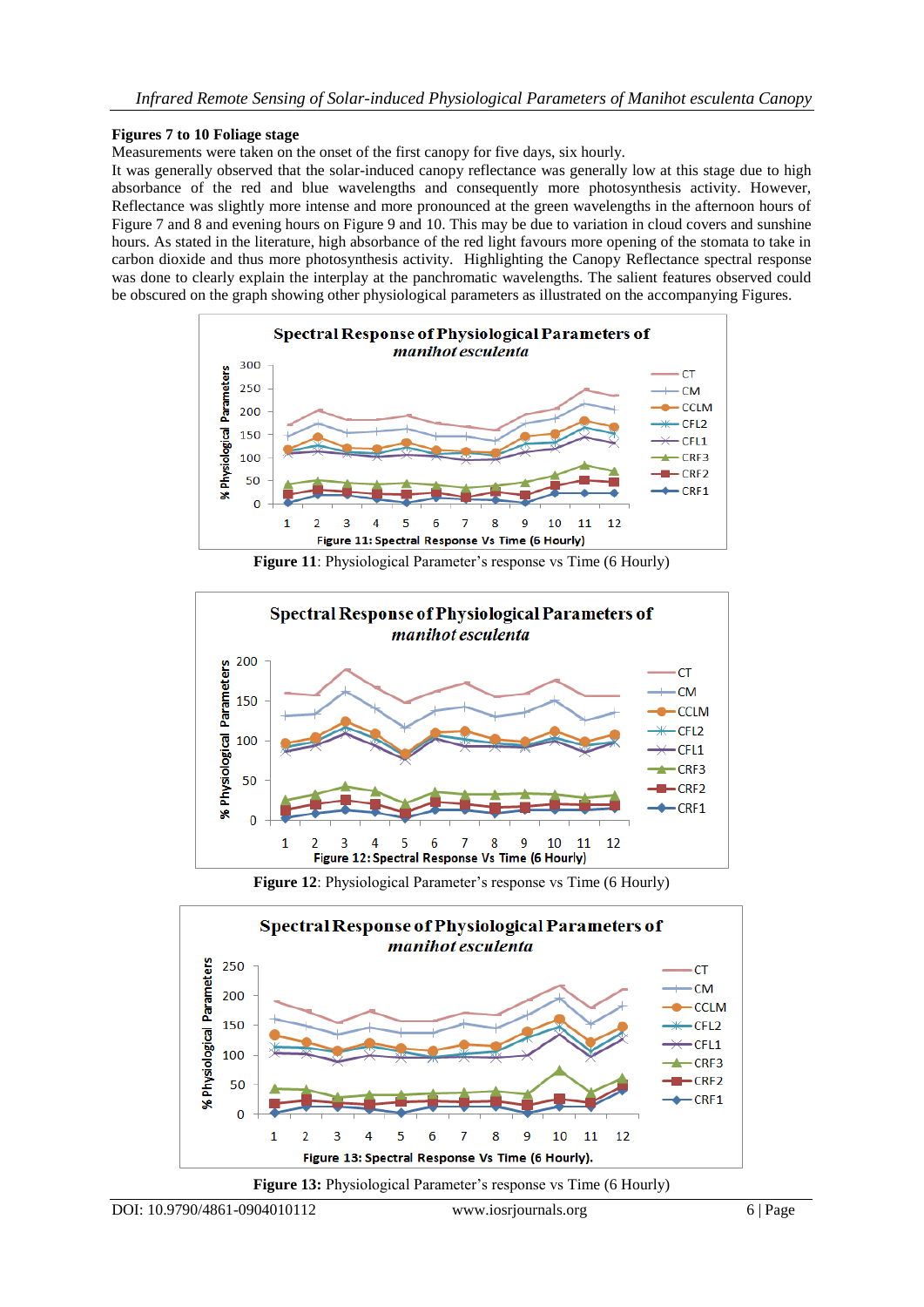

Figure 14: Physiological Parameter's response vs Time (6 Hourly)



Figure 15: Physiological Parameter's response vs Time (6 Hourly)

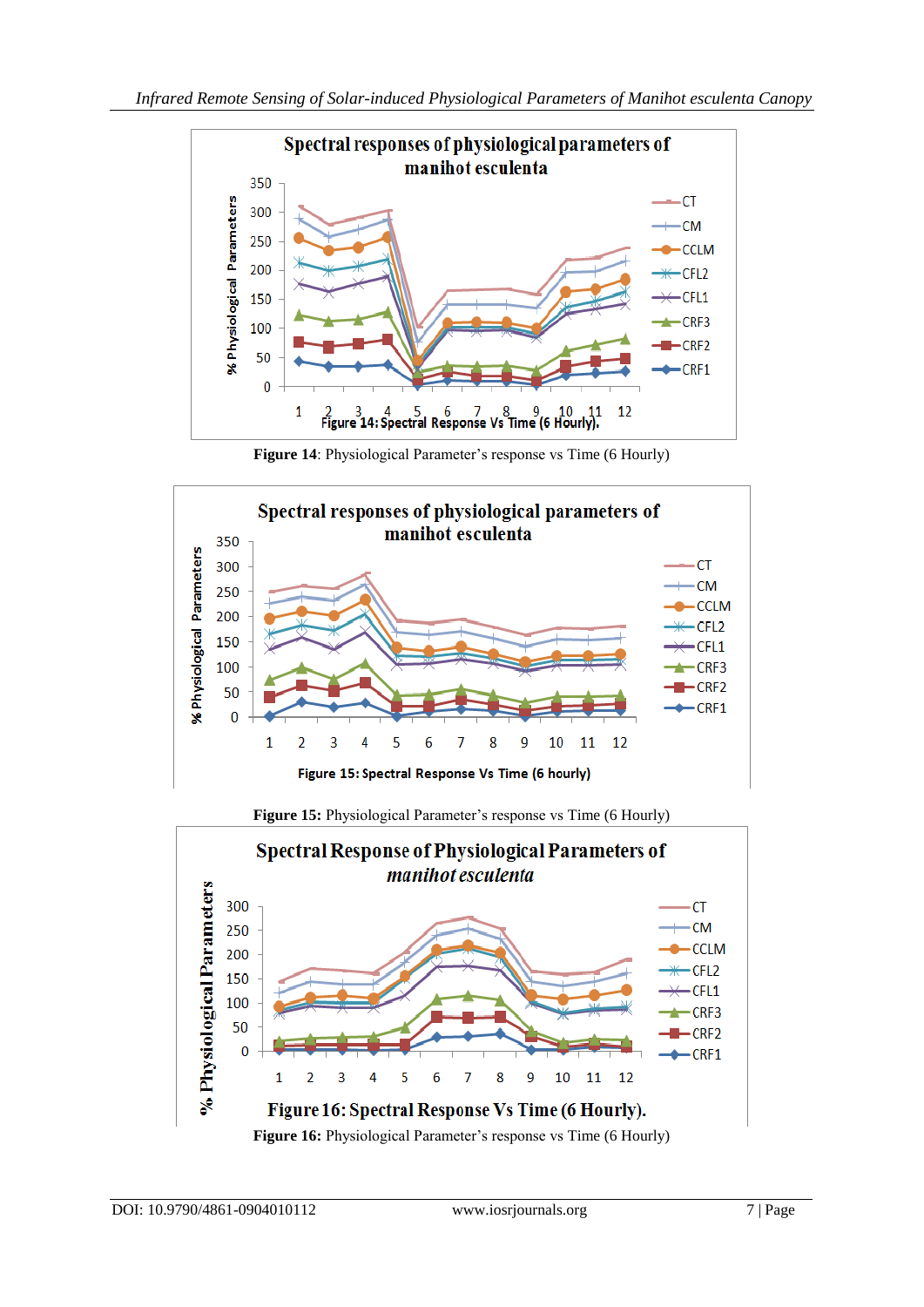

**Figure 18**: Physiological Parameter's response vs Time (6 Hourly)



## **Figures 11 to 19**

These Figures showed generally low reflectance at the panchromatic wavelengths within the periods of measurement compared to other parameters as Fluorescence, Luminescence amongst others. Looking at Figure 11, Canopy Reflectance at Blue and red wavelengths was very low indicating high absorbance at these wavelengths which is favourable to photosynthesis activity and thus carbon dioxide uptake by the plants. Again, this is good news to mitigation of Global Warming via reduction of the green house gases as carbon dioxide.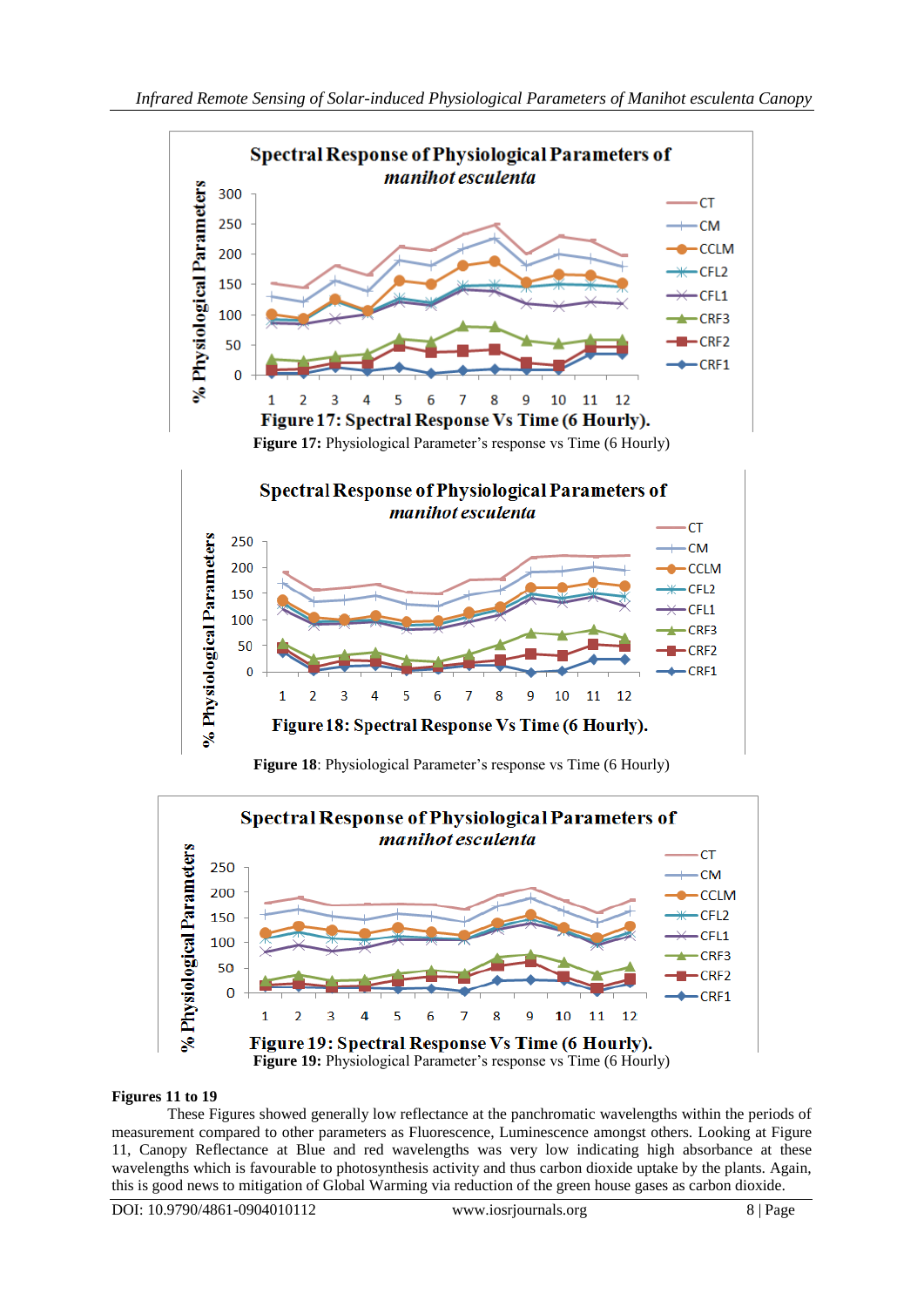Notwithstanding other indicators, low reflectance connotes healthy plant or the absence of stress. Canopy Chlorophyll luminescence was quite intense indicating that the absorbed radiant energy was not fully utilized in the manufacture of starch as the unutilized part is emitted as Fluorescence which when delayed emerged as Luminescence. The Dips on the graphs of Fluorescence Luminescence indicated portions of high utilization of absorbed energy in the photosynthesis process and carbon dioxide uptake or removal from the atmosphere. Canopy moisture and temperature exhibited similar pattern indicating regular evapotranspiration process which again illustrated sound plant health. Figures 12 - 19 showed that the solar-induced physiological parameters under consideration vary with time, Sun shine hours and cloud movements. The sharp dip on Figure 14 showed effect of sudden relief cloud overcast (showers) but more utilization of absorbed radiant energy indicating more starch production. The sharp dip on Figure 14 showed effect of sudden relief cloud overcast (showers) but more utilization of absorbed radiant energy indicating more starch production.

Figure 15 showed low canopy reflectance, fluorescence and Luminescence indicating period of intense photosynthesis Activity. Figure 16 indicated low photosynthesis activity in the afternoon hours. Figure 17 showed notable increased in physiological parameters especially Fluorescence Intensity CFL2 approaching Luminescence due to cloud covers and sun shine hours favouring more absorbance of the red lights towards sun set by scattering effects. Same but less intense was shown on Figure 18.

#### **IV. Conclusion**

Solar-induced canopy reflectance, fluorescence intensity, fluorescence, Chlorophyll luminescence, canopy Moisture and Canopy Temperature of *Manihot esculenta* has been measured directly using a multispectral radiometer. The stakes chosen from old *Manihot esculenta* (8-12 months old) was planted, using standard procedures, on well-drained fertile sandy soil, vertically by pushing lower part of the stakes of about 5cm depth into the ridges. The physiological parameters were measured from germination stage to foliage stage. The result showed that there was low absorption of radiation by chlorophyll pigment, low photosynthesis activity, and carbon dioxide uptake at the germination stage as indicated by relatively high canopy spectral responses of the parameters. Photosynthesis activity was more intense at the foliage stage.

#### **Acknowledgement**

The author hereby appreciates the efforts of Miss Comfort Aliu and Mrs Fatima Suraju, his former students in the field measurements. The author is equally grateful to all authors whose works have been primarily or secondarily cited in this study. Thank you all.

#### **References**

- [1] Anderson K., Milton E.J.& Rollin E.M.(2011) Remote sensing of solar-induced chlorophyll fluorescence: Review of methods and applications (2000-2011). Remote Sens. Environ.113:2037–2051.
- [2] Carter G.A. (1993). Responses of leaf spectral reflectance to plant stress. American Journal of Botany 80:239-243.<br>[3] Cendrero-Mateo M.P., Porcar-Castell A. & Moran M.S. (2015) Dynamic response of plant Chlorophyll Fl
- [3] Cendrero-Mateo M.P., Porcar-Castell A. & Moran M.S. (2015) Dynamic response of plant Chlorophyll Fluorescence to light, water, and nutrient availability Functional Plant Biology 42, 746–757.
- [4] Daughtry, C.S.T., Walthall, C.L., Kim, M.S., de Colstoun, E.B., McMurtrey III, J.E. (2000) Estimating Corn Leaf Chlorophyll Concentration from Leaf and Canopy Reflectance Remote Sens. Environ. 74, 229-239.
- [5] El-Sharkawy M.A. (2005) Response of cassava to prolonged water stress imposed at different stages of growth Exp. Agric.38, 333– 350.
- [6] Gausman, H.W., Allen, W.A., & Cardenas R (1969) Reflectance of cotton leaves and their structure Remote Sens. Environ. 1, 19– 22.
- [7] George, J., C.R. Mohan Kumar, G.M. Nair and C.S. Ravindran (2001) Cassava agronomy research and adoption of improved
- [8] practices in India Major achievements during the past 30 years. In: R.H. Howeler and S.L. Tan (Eds.). Cassava"s Potential in
- [9] Asia in the 21st Century: Present Situation and Future Research and Development Needs. Proc. 6th Regional Workshop, held [10] in Ho Chi Minh city, Vietnam. Feb 21-25, 2000. pp. 279-299.
- 
- [11] Haboudane D., Miller J.R., Tremblay N., & Dextraze L. (2002) Integrated narrow- band Vegetation indices for prediction of crop chlorophyll content for application to precision agriculture. Remote Sensing of Environment, 81:416-426.
- [12] Howeler, R. H. (1991). Long-term effect of cassava cultivation on soil productivity Field Crops Research 26:1-8.
- [13] Howeler, R. H. (1995). Agronomy research in the Asian Cassava Network Towards better production without soil degradation. in: R.H. Howeler (Ed.). Cassava Breeding, Agronomy Research and Technology Transfer in Asia. Proc. 4th Regional Workshop, held in Trivandrum, Kerala, India. Nov 2-6, 1993. pp. 368-409.
- [14] KREMU. (1981). A Survey of Natural Wood Supply in Kenya.–Western, D.J. et al. Kenya Rangeland Ecological Monitoring Unit, Box 47146, Nairobi, Kenya.
- [15] Low, Pak Sum Ed. (2005) Climate Change and Africa CUP, England U.K. pp 369.ISBN-10 # 0-521-836344-4 Chapter 11
- [16] Openshaw, K. Natural Resources: Population Growth and Sustainable Development
- [17] Maxwell K., James G.N.(1971) Chlorophyll Fluorescence −a practical guide Journal of Experimental Botany 51, 659–668.
- [18] Miller J. R., Perez-Priego O., Sepulcre-Canto G., Moreno J. and Fereres E. (2005) Detection of water stress in orchard trees with a high-resolution spectrometer through chlorophyll fluorescence in-filling of the O2-A band Transactions on Geoscience and Remote Sensing 43, 2860-2869.
- [19] Ngo Tien Dung, L. Inger and Nguyen Thi Mui (2005) Intercropping cassava (Manihot esculenta Crantz) with Flemingia (Flemingiama crophylla); effect on biomass yield and soil fertility Livestock Research for Rural Development. Vol.17,Art.#6 Accessed:January25,2005,from http://www.cipav.org.co/lrrd/lrrd17/1/dzun17006.htm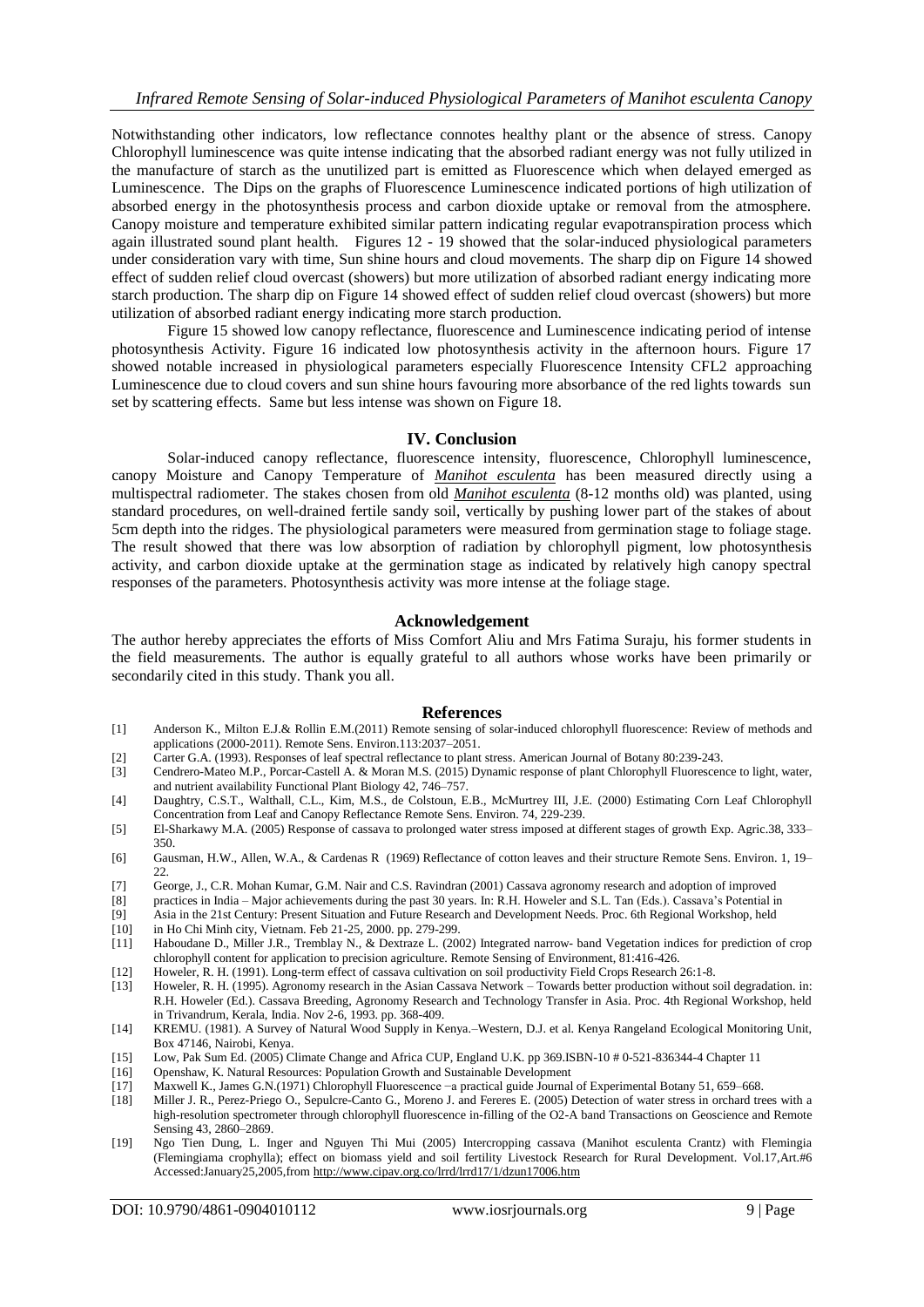- [20] Okogbenin E., Ekanayake I.J., Porto M.C.M. & Iglesias C. (1998). Effect of selection of planting materials on performance of cassava in the dry savannahs, in Root Crops
- [21] Pinter Jr. P.J., Hatfield J.L., Barnes E.M., Moran M.S., & Daughtry C.S.T.(2003) Remote sensing for crop management. Photogrammetric Engineering and Remote Sensing 69:647-664.
- [22] Rossini M., Meroni M., Guanter L., Alonso L., Colombo R. and Moreno J. (2009) Remote sensing of solar-induced chlorophyll fluorescence: Review of methods and applications Remote Sensing of Environment 113, 2037–2051
- [23] Robert P.C. (2002) Precision agriculture: a challenge for crop nutrition management Plant and Soil Journal. 247:143-149.
- [24] Samuoliene G, Brazaityte J, Urbonavicuite A, Sebajeviene G, Duchoviskis P. (2010). The effect of the blue and red light component
- on the growth and development of plants African Journal of Biotechnology Vol. 13(7), 834-843 [25] Taylor P.J.(2005).The Global Cassava Development Strategy and Implementation Plan. Proceedings of the Validation Forum on the Global Cassava Development, Vol.1.IFAD
- [26] Weckler R.P. (1993) On the Use of NDVI Profiles as a Tool for Agricultural Statistics:
- [27] The Case Study of Wheat Yield Estimate and Forecast in Emilia romagna Remote Sens. Environ. 45, 311-326.

#### **APPENDIX**

#### **Reflectance and Fluorescence Response from** *Manihot esculenta* **on each day Germination Stage**

|       | CRF1 | CRF <sub>2</sub> | CRF3 | <b>CFL</b> | <b>CFLI</b> |
|-------|------|------------------|------|------------|-------------|
| Day 1 |      |                  |      |            |             |
|       | 3    | 18               | 22   | 66         | 5           |
|       | 20   | 11               | 20   | 63         | 13          |
|       | 20   |                  | 18   | 63         | 5           |
|       | 11   | 12               | 20   | 60         | 6           |
|       | 3    | 18               | 24   | 62         | 16          |
|       | 14   | 11               | 16   | 63         | 4           |
|       | 10   | 5                | 20   | 60         | 16          |
|       | 9    | 18               | 12   | 57         | $\mathbf Q$ |
|       | 3    | 16               | 28   | 66         | 18          |
|       | 24   | 16               | 23   | 57         | 14          |
|       | 24   | 28               | 33   | 60         | 21          |
|       | 24   | 23               | 25   | 60         | 21          |

| Day 2 | <b>CRF13</b> | CRF <sub>2</sub> | CRF3 | <b>CFL</b> | <b>CFLI</b>    |
|-------|--------------|------------------|------|------------|----------------|
|       |              | 10               | 13   | 61         | 5              |
|       | $\mathbf Q$  | 12               | 12   | 61         | 5              |
|       | 14           | 12               | 17   | 66         | q              |
|       | 11           | 10               | 16   | 57         | 10             |
|       | 3            |                  | 12   | 55         | 5              |
|       | 14           | 10               | 12   | 67         | 5              |
|       | 14           |                  | 12   | 60         | 10             |
|       | $\mathbf Q$  |                  | 17   | 60         | 4              |
|       | 14           | 3                | 17   | 58         | $\overline{2}$ |
|       | 14           |                  | 12   | 67         | 5              |
|       | 14           | h                | Q    | 57         | 8              |
|       | 16           |                  | 12   | 66         |                |

| Day 3 | CRF1 | CRF <sub>2</sub> | CRF3 | <b>CFL</b> | <b>CFLI</b> |
|-------|------|------------------|------|------------|-------------|
|       | 3    | 15               | 25   | 60         | 11          |
|       | 13   | 11               | 18   | 60         | 11          |
|       | 13   | 7                | 9    | 60         | 16          |
|       | 9    | 8                | 16   | 66         | 16          |
|       | 3    | 18               | 12   | 63         | 10          |
|       | 13   | 10               | 12   | 60         | 2           |
|       | 13   | 8                | 16   | 60         | 5           |
|       | 14   | 8                | 17   | 57         | 10          |
|       | 3    | 13               | 18   | 66         | 30          |
|       | 14   | 12               | 48   | 61         | 13          |
|       | 13   | ⇁                | 17   | 60         | 9           |
|       | 41   | 8                | 12   | 66         | 12          |

**CRF1 CRF2 CRF3 CFL CFLI**

**Day 4**

44 33 46 53 38 33 44 50 37 38 42 62 31 43 47 61 31 9 12 6 7 11 15 9 61 6 10 9 15 61 6 9 10 16 61 6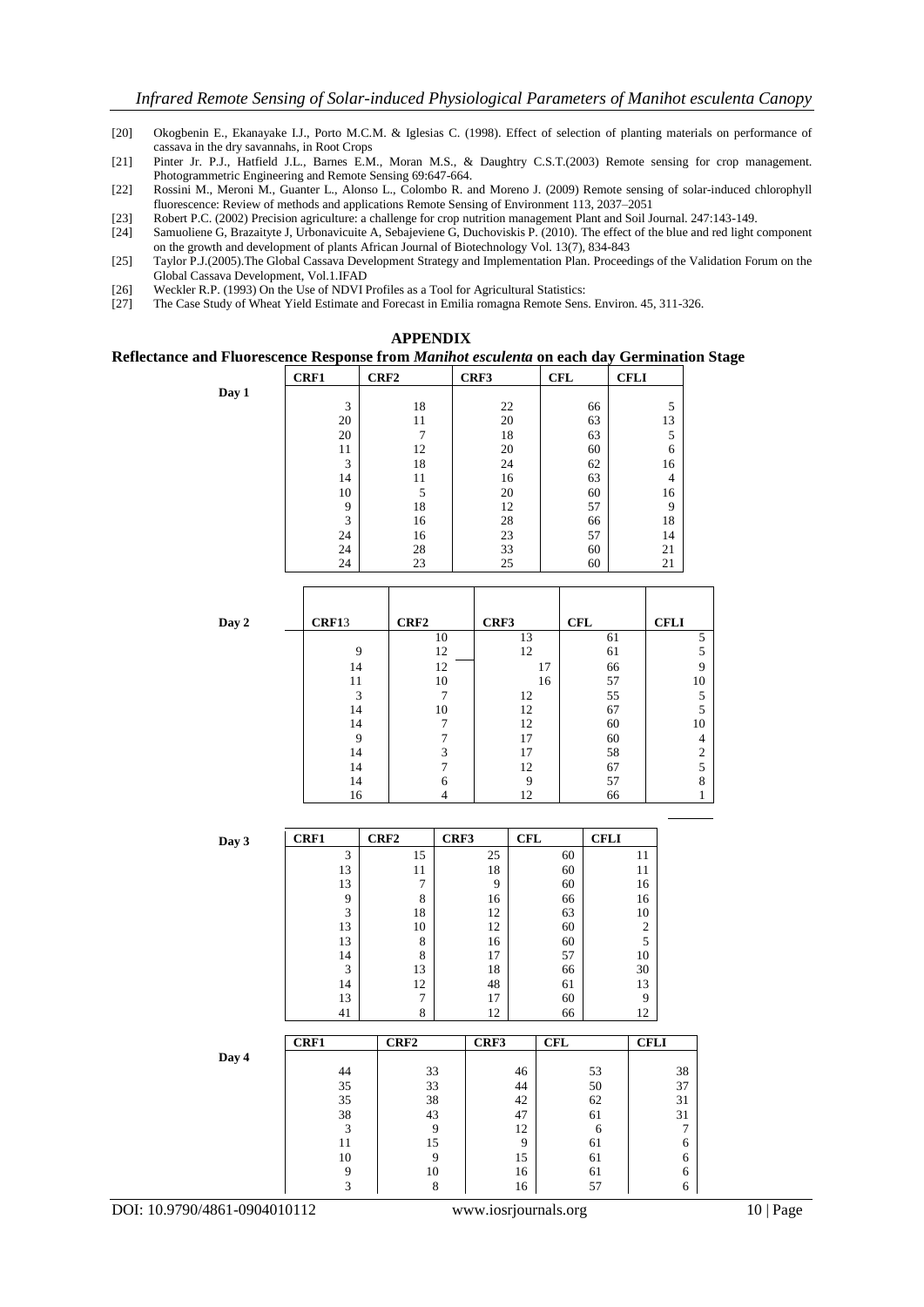*Infrared Remote Sensing of Solar-induced Physiological Parameters of Manihot esculenta Canopy* 

|                           | 20<br>24<br>27 | 15<br>20<br>21   | 26<br>27<br>34 | 64<br>62<br>59 | 12<br>15<br>22 |  |  |
|---------------------------|----------------|------------------|----------------|----------------|----------------|--|--|
| Day 5                     | CRF1           | CRF <sub>2</sub> | CRF3           | <b>CFL</b>     | <b>CFLI</b>    |  |  |
|                           | 3              | 38               | 34             | 62             | 29             |  |  |
|                           | 32             | 32               | 35             | 61             | 25             |  |  |
|                           | 21             | 32               | 23             | 61             | 36             |  |  |
|                           | 30             | 40               | 38             | 63             | 35             |  |  |
|                           | 3              | 19               | 23             | 60             | 18             |  |  |
|                           | 12             | 11               | 23             | 61             | 14             |  |  |
|                           | 17             | 19               | 20             | 61             | 12             |  |  |
|                           | 13             | 12               | 20             | 62             | 10             |  |  |
|                           | 3              | 10               | 17             | 63             | 8              |  |  |
|                           | 12             | 11               | 19             | 61             | 10             |  |  |
|                           | 12             | 11               | 18             | 62             | 9              |  |  |
|                           | 14             | 13               | 18             | 61             | 9              |  |  |
| <b>Foliage Stage Data</b> |                |                  |                |                |                |  |  |
|                           | <b>CRF1</b>    | CRF <sub>2</sub> | CRF3           | <b>CFL</b>     | <b>CFLI</b>    |  |  |
| Day 1                     |                |                  |                |                |                |  |  |
|                           | 3              | 8                | 9              | 60             | 5              |  |  |

| Day 3 | CRF1           | CRF <sub>2</sub>                      | CRF3             | <b>CFL</b> | <b>CFLI</b>             |
|-------|----------------|---------------------------------------|------------------|------------|-------------------------|
|       |                |                                       |                  |            |                         |
|       | 35             | 11                                    | 12               | 60         | 29                      |
|       | 35             | 12                                    | 12               | 62         | 29                      |
|       | 9              | $\overline{7}$                        | 36               | 66         | 37                      |
|       | 9              | 12                                    | 36               | 61         | 29                      |
|       | 10             | 32                                    | 38               | 59         | $10\,$                  |
|       | 8              | 32                                    | 41               | 61         | 6                       |
|       | 3              | 35                                    | 17               | 61         | $\overline{\mathbf{4}}$ |
|       | 13             | 35                                    | 12               | 61         | 6                       |
|       | 7              | 14                                    | 14               | 66         | $\overline{c}$          |
|       | 13             | $\begin{array}{c} 8 \\ 7 \end{array}$ | 12<br>11         | 62<br>63   | 5<br>29                 |
|       | 3<br>3         | 6                                     | 17               | 60         | 6                       |
| Day 2 |                |                                       |                  |            |                         |
|       | CRF1           | CRF <sub>2</sub>                      | CRF3             | <b>CFL</b> | <b>CFLI</b>             |
|       |                |                                       |                  |            |                         |
|       | 8              | $\overline{c}$                        | 12               | 66         | $\overline{4}$          |
|       | 9              | $\overline{7}$                        | 9                | 60         | $\overline{\mathbf{4}}$ |
|       | $\overline{3}$ | $\boldsymbol{7}$                      | $\boldsymbol{7}$ | 61         | $\mathbf{1}$            |
|       | $\mathfrak{Z}$ | 28                                    | 11               | 59         | $\overline{4}$          |
|       | 37             | 35                                    | 34               | 62         | $26\,$                  |
|       | 32             | 38                                    | 46               | 61         | 37                      |
|       | 30             | 42                                    | 37               | 67         | 26                      |
|       | $\overline{3}$ | 10                                    | 37               | 66         | 36                      |
|       | $\overline{c}$ | 12                                    | 16               | 61         | 10                      |
|       | 3              | 10                                    | 16               | 63         | 9                       |
|       | 3              | 11                                    | 12               | 70         | 6                       |

| Day 3 | <b>CRF1</b> | CRF <sub>2</sub> | CRF3 | <b>CFL</b> | <b>CFLI</b> |
|-------|-------------|------------------|------|------------|-------------|
|       | 38          | 8                | 9    | 66         | 10          |
|       | 3           |                  | 16   | 66         | 6           |
|       | 12          | 11               | 11   | 60         | 5           |
|       | 14          | 8                | 16   | 60         | 2           |
|       | 3           | 4                | 17   | 59         | 8           |
|       | 6           | 6                | 9    | 63         | 9           |
|       | 14          | 4                | 17   | 63         | 10          |
|       | 13          | 10               | 30   | 57         | 10          |
|       | 0           | 35               | 40   | 66         | 9           |
|       | 3           | 28               | 40   | 63         | 8           |
|       | 25          | 28               | 29   | 63         | 6           |
|       | 25          | 24               | 16   | 62         | 17          |